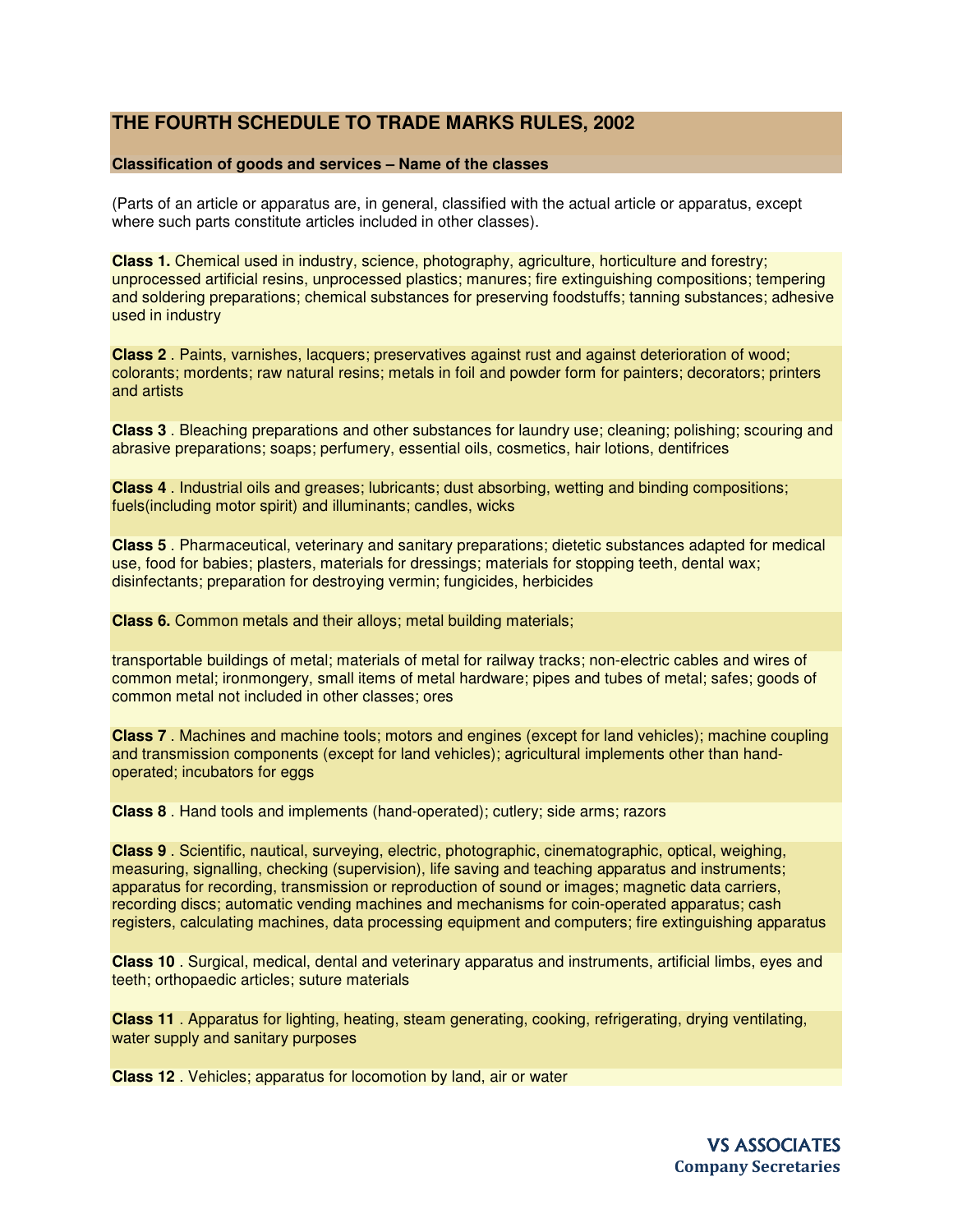**Class 13** . Firearms; ammunition and projectiles; explosives; fire works

**Class 14** . Precious metals and their alloys and goods in precious metals or coated therewith, not included in other classes; jewellery, precious stones; horological and other chronometric instruments

## **Class 15.** Musical instruments

**Class 16** . Paper, cardboard and goods made from these materials, not included in other classes; printed matter; bookbinding material; photographs; stationery; adhesives for stationery or household purposes; artists' materials; paint brushes; typewriters and office requisites (except furniture); instructional and teaching material (except apparatus); plastic materials for packaging (not included in other classes); playing cards; printers' type; printing blocks

**Class 17** . Rubber, gutta percha, gum, asbestos, mica and goods made from these materials and not included in other classes; plastics in extruded form for use in manufacture; packing, stopping and insulating materials; flexible pipes, not of metal

**Class 18** . Leather and imitations of leather, and goods made of these materials and not included in other classes; animal skins, hides, trunks and travelling bags; umbrellas, parasols and walking sticks; whips, harness and saddlery

**Class 19** . Building materials, (non-metallic), non-metallic rigid pipes for building; asphalt, pitch and bitumen; non-metallic transportable buildings; monuments, not of metal.

**Class 20** . Furniture, mirrors, picture frames; goods(not included in other classes) of wood, cork, reed, cane, wicker, horn, bone, ivory, whalebone, shell, amber, mother- of-pearl, meerschaum and substitutes for all these materials, or of plastics

**Class 21** . Household or kitchen utensils and containers(not of precious metal or coated therewith); combs and sponges; brushes(except paints brushes); brush making materials; articles for cleaning purposes; steelwool; unworked or semi-worked glass (except glass used in building); glassware, porcelain and earthenware not included in other classes

**Class 22** . Ropes, string, nets, tents, awnings, tarpaulins, sails, sacks and bags (not included in other classes) padding and stuffing materials(except of rubber or plastics); raw fibrous textile materials

**Class 23** . Yarns and threads, for textile use

**Class 24** . Textiles and textile goods, not included in other classes; bed and table covers.

**Class 25** . Clothing, footwear, headgear

**Class 26** . Lace and embroidery, ribbons and braid; buttons, hooks and eyes, pins and needles; artificial flowers

**Class 27** . Carpets, rugs, mats and matting, linoleum and other materials for covering existing floors; wall hangings(non-textile)

**Class 28** . Games and playthings, gymnastic and sporting articles not included in other classes; decorations for Christmas trees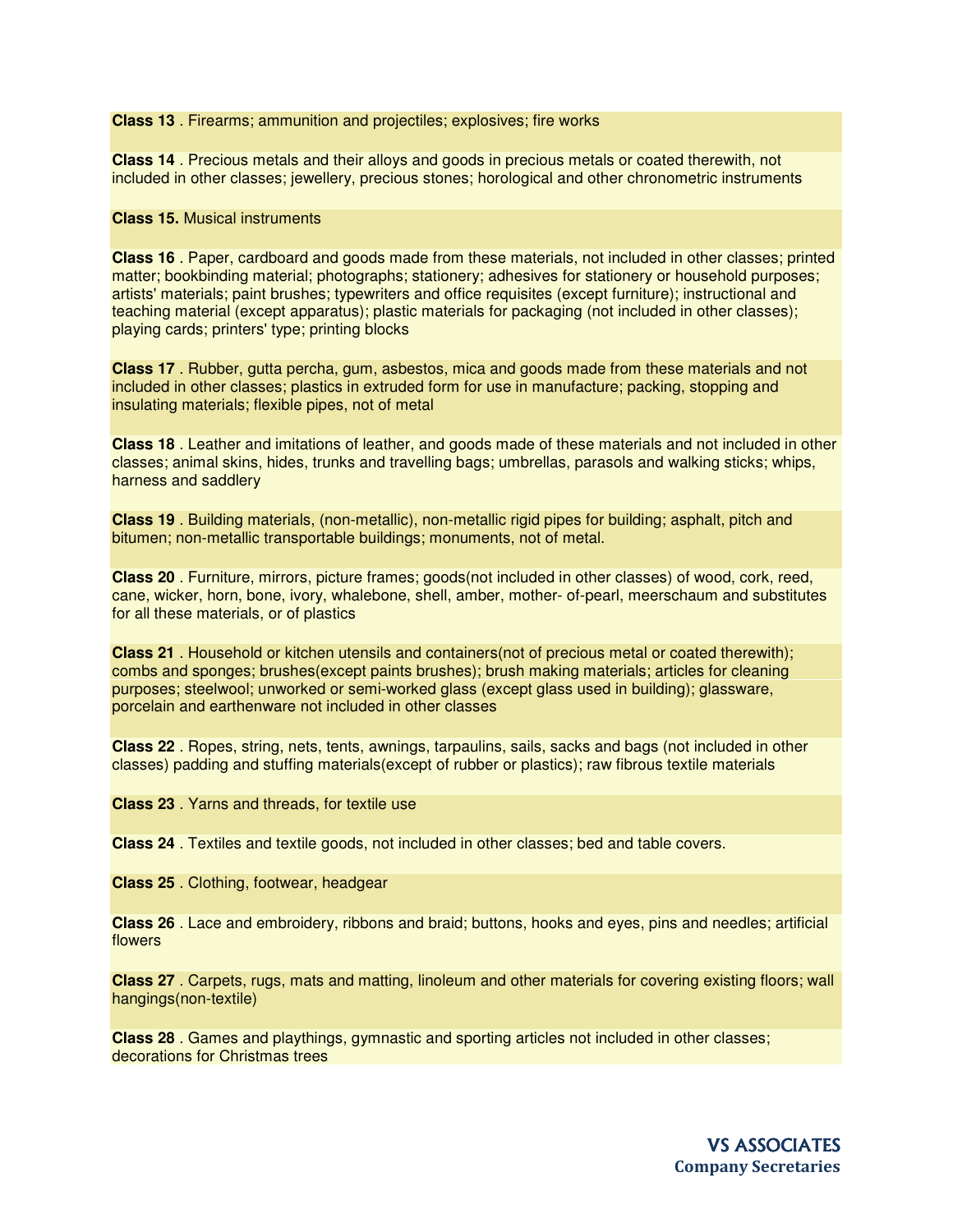**Class 29** . Meat, fish, poultry and game; meat extracts; preserved, dried and cooked fruits and vegetables; jellies, jams, fruit sauces; eggs, milk and milk products; edible oils and fats

**Class 30** . Coffee, tea, cocoa, sugar, rice, tapioca, sago, artificial coffee; flour and preparations made from cereals, bread, pastry and confectionery, ices; honey, treacle; yeast, baking powder; salt, mustard; vinegar, sauces, (condiments); spices; ice

**Class** 31. Agricultural, horticultural and forestry products and grains not included in other classes; live animals; fresh fruits and vegetables; seeds, natural plants and flowers; foodstuffs for animals, malt

**Class 32** . Beers, mineral and aerated waters, and other non-alcoholic drinks; fruit drinks and fruit juices; syrups and other preparations for making beverages

**Class 33** .Alcoholic beverages(except beers)

**Class 34** . Tobacco, smokers' articles, matches